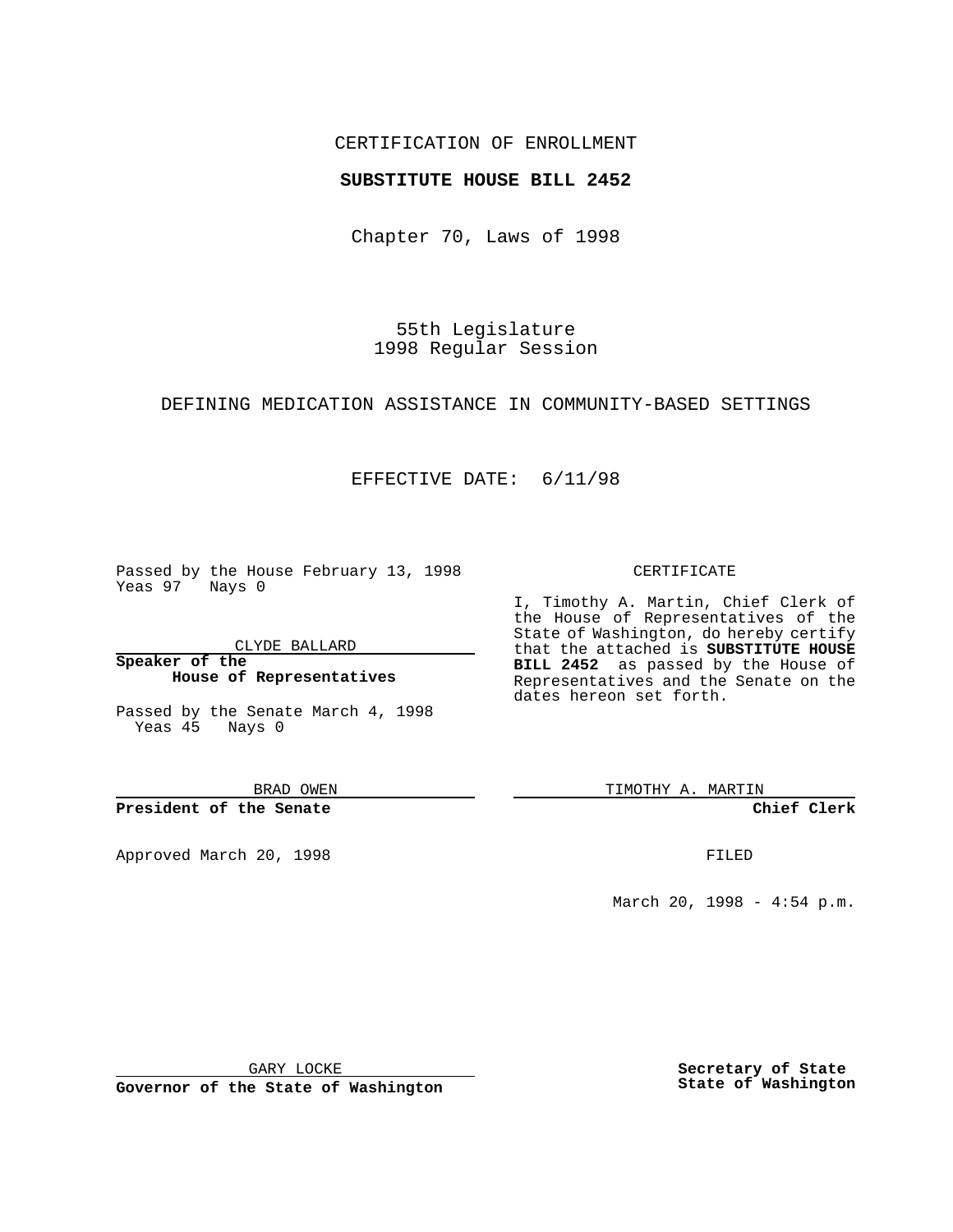# **SUBSTITUTE HOUSE BILL 2452** \_\_\_\_\_\_\_\_\_\_\_\_\_\_\_\_\_\_\_\_\_\_\_\_\_\_\_\_\_\_\_\_\_\_\_\_\_\_\_\_\_\_\_\_\_\_\_

\_\_\_\_\_\_\_\_\_\_\_\_\_\_\_\_\_\_\_\_\_\_\_\_\_\_\_\_\_\_\_\_\_\_\_\_\_\_\_\_\_\_\_\_\_\_\_

Passed Legislature - 1998 Regular Session

**State of Washington 55th Legislature 1998 Regular Session**

**By** House Committee on Health Care (originally sponsored by Representatives Backlund, Cody, Parlette, Kastama, DeBolt, Dyer, Lambert, Koster, Sherstad, Benson, Anderson and Zellinsky)

Read first time 02/03/98. Referred to Committee on .

 AN ACT Relating to defining medication assistance in community- based settings; amending RCW 69.41.010; and adding a new section to chapter 69.41 RCW.

BE IT ENACTED BY THE LEGISLATURE OF THE STATE OF WASHINGTON:

 NEW SECTION. **Sec. 1.** A new section is added to chapter 69.41 RCW to read as follows:

 Individuals residing in community-based settings, such as adult family homes, boarding homes, and residential care settings for the developmentally disabled, including an individual's home, might need medication assistance due to physical or mental limitations that prevent them from self-administering their legend drugs or controlled substances. The practitioner in consultation with the individual or his or her representative and the community-based setting, if involved, determines that medication assistance is appropriate for this individual. Medication assistance can take different forms such as opening containers, handing the container or medication to the individual, preparing the medication with prior authorization, using enablers for facilitating the self-administration of medication, and other means of assisting in the administration of legend drugs or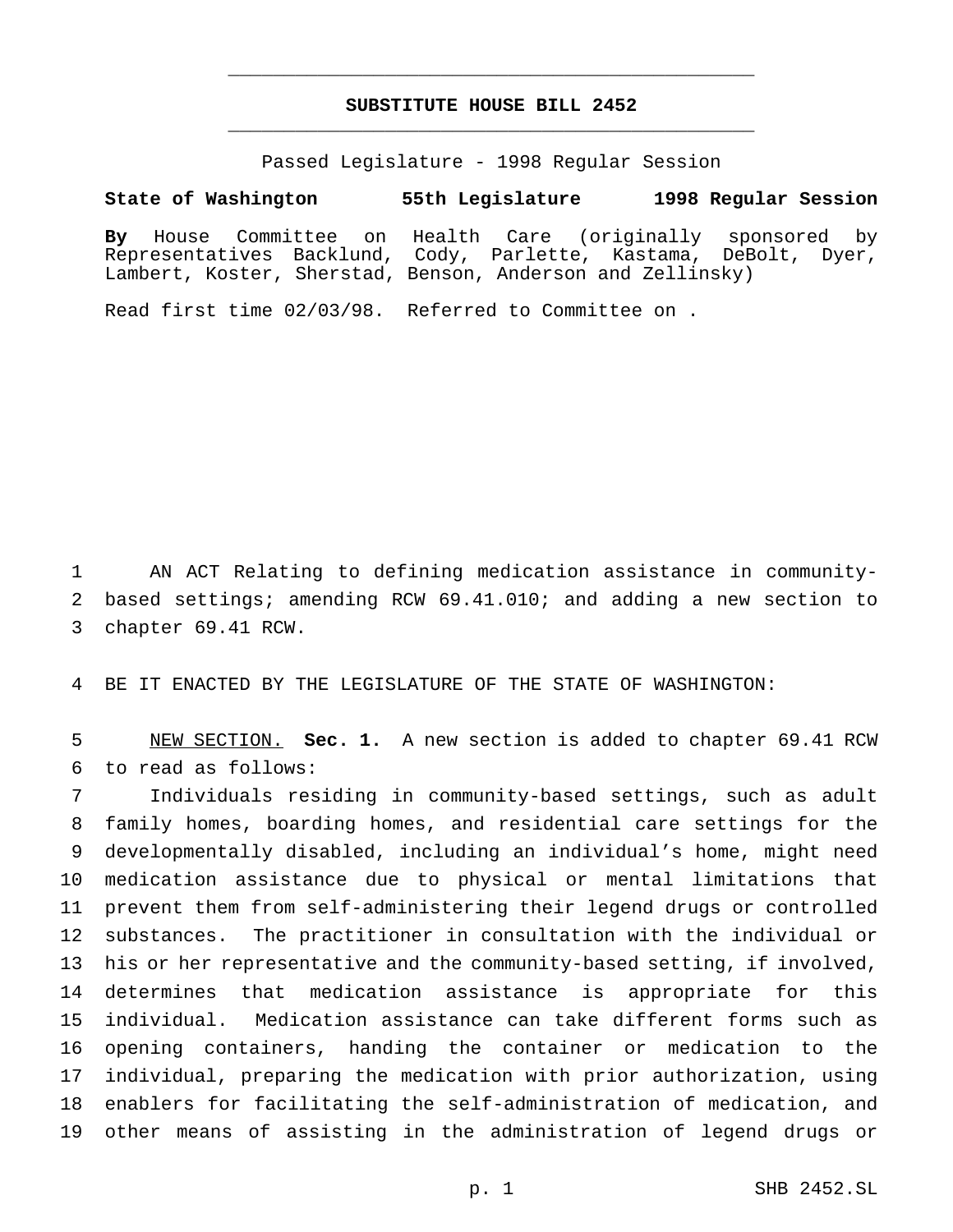controlled substances commonly employed in community-based settings. Nothing in this chapter affects the right of an individual to refuse medication or requirements relating to informed consent.

 **Sec. 2.** RCW 69.41.010 and 1996 c 178 s 16 are each amended to read as follows:

 As used in this chapter, the following terms have the meanings indicated unless the context clearly requires otherwise:

 (1) "Administer" means the direct application of a legend drug whether by injection, inhalation, ingestion, or any other means, to the body of a patient or research subject by:

(a) A practitioner; or

 (b) The patient or research subject at the direction of the practitioner.

 (2) "Deliver" or "delivery" means the actual, constructive, or attempted transfer from one person to another of a legend drug, whether or not there is an agency relationship.

(3) "Department" means the department of health.

 (4) "Dispense" means the interpretation of a prescription or order for a legend drug and, pursuant to that prescription or order, the proper selection, measuring, compounding, labeling, or packaging necessary to prepare that prescription or order for delivery.

(5) "Dispenser" means a practitioner who dispenses.

 (6) "Distribute" means to deliver other than by administering or dispensing a legend drug.

(7) "Distributor" means a person who distributes.

(8) "Drug" means:

 (a) Substances recognized as drugs in the official United States pharmacopoeia, official homeopathic pharmacopoeia of the United States, 29 or official national formulary, or any supplement to any of them;

 (b) Substances intended for use in the diagnosis, cure, mitigation, treatment, or prevention of disease in man or animals;

 (c) Substances (other than food, minerals or vitamins) intended to 33 affect the structure or any function of the body of man or animals; and (d) Substances intended for use as a component of any article specified in clause (a), (b), or (c) of this subsection. It does not include devices or their components, parts, or accessories.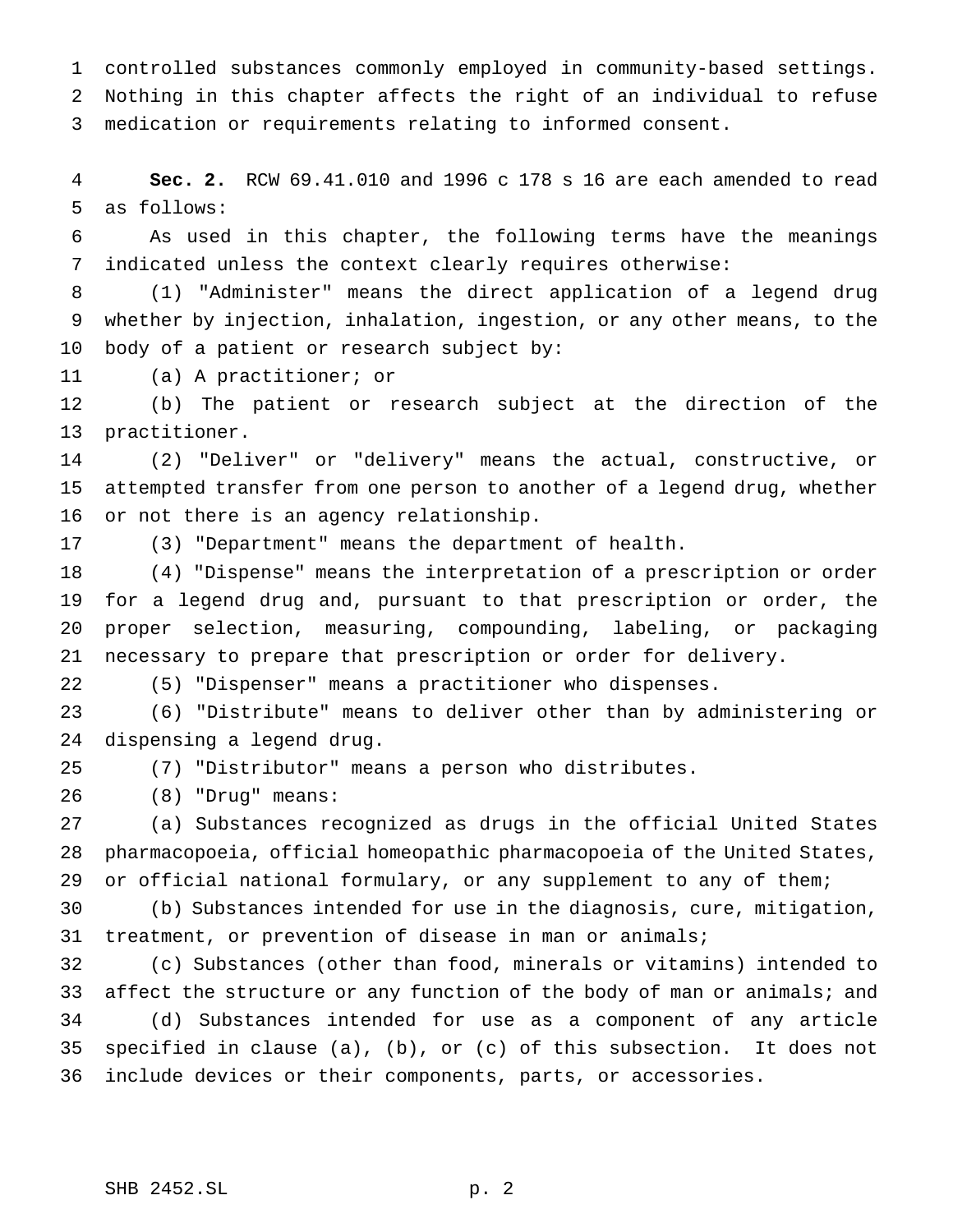(9) "Legend drugs" means any drugs which are required by state law or regulation of the state board of pharmacy to be dispensed on prescription only or are restricted to use by practitioners only.

 (10) "Medication assistance" means assistance rendered by a nonpractitioner to an individual residing in a community-based setting specified in section 1 of this act to facilitate the individual's self- administration of a legend drug or controlled substance. It includes 8 reminding or coaching the individual, handing the medication container to the individual, opening the individual's medication container, using 10 an enabler, or placing the medication in the individual's hand, and 11 such other means of medication assistance as defined by rule adopted by 12 the department. The nonpractitioner may help in the preparation of legend drugs or controlled substances for self-administration where a practitioner has determined, in consultation with the individual or the individual's representative, that such medication assistance is necessary and appropriate. Medication assistance shall not include assistance with intravenous medications or injectable medications.

18 (11) "Person" means individual, corporation, government or governmental subdivision or agency, business trust, estate, trust, partnership or association, or any other legal entity.

21  $((+11))$   $(12)$  "Practitioner" means:

 (a) A physician under chapter 18.71 RCW, an osteopathic physician or an osteopathic physician and surgeon under chapter 18.57 RCW, a dentist under chapter 18.32 RCW, a podiatric physician and surgeon under chapter 18.22 RCW, a veterinarian under chapter 18.92 RCW, a registered nurse, advanced registered nurse practitioner, or licensed practical nurse under chapter 18.79 RCW, an optometrist under chapter 18.53 RCW who is certified by the optometry board under RCW 18.53.010, an osteopathic physician assistant under chapter 18.57A RCW, a physician assistant under chapter 18.71A RCW, or a pharmacist under chapter 18.64 RCW;

 (b) A pharmacy, hospital, or other institution licensed, registered, or otherwise permitted to distribute, dispense, conduct research with respect to, or to administer a legend drug in the course of professional practice or research in this state; and

 (c) A physician licensed to practice medicine and surgery or a physician licensed to practice osteopathic medicine and surgery in any state, or province of Canada, which shares a common border with the state of Washington.